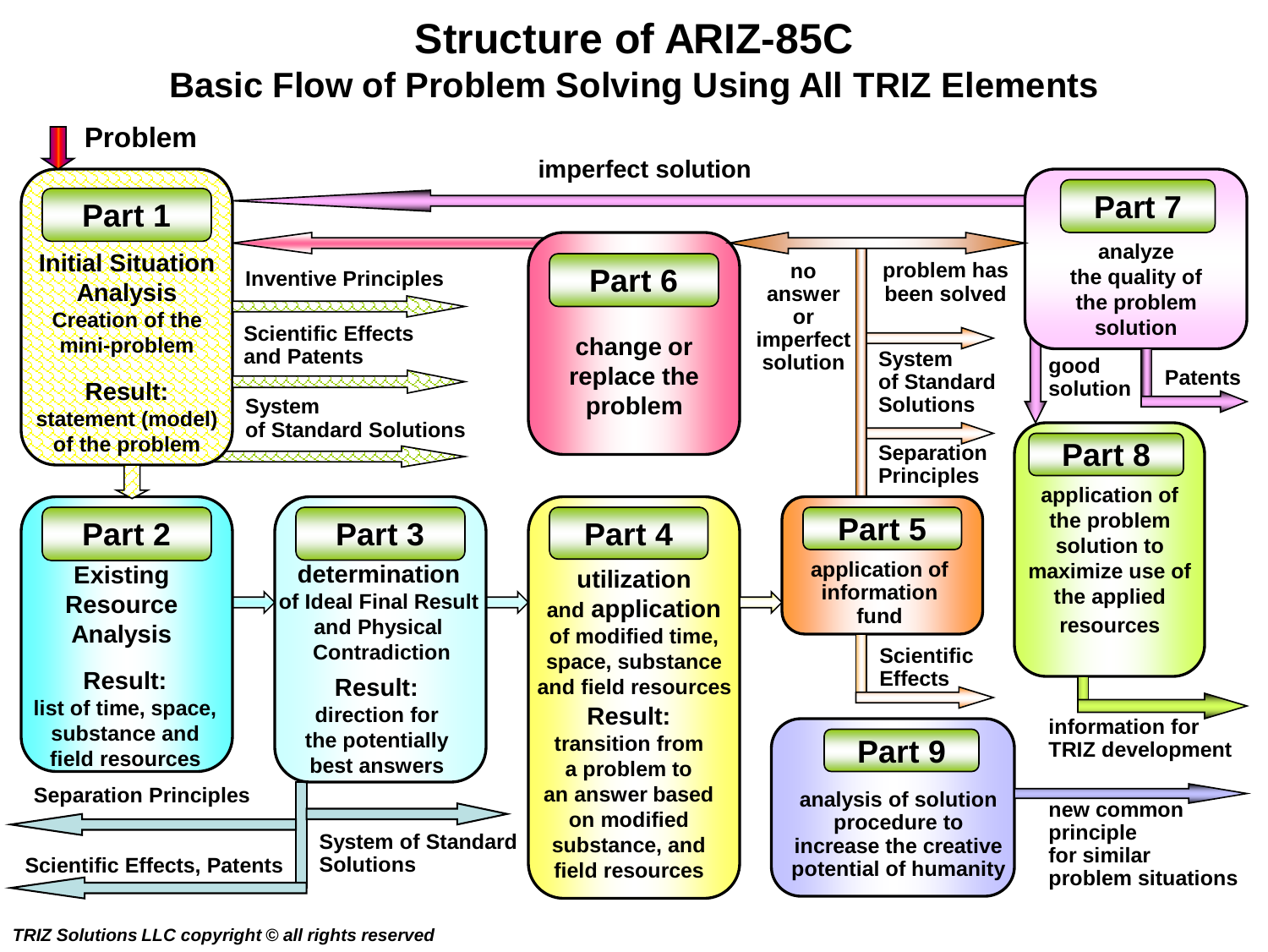## **ARIZ 85C: Part 1. Initial Situation Analysis Create a Statement and Model of the Mini-problem**

To use ARIZ-85C, start with a well prepared description of the problem with a clear visual image (picture, sketch, photo, graphics). The goal of the first part of ARIZ is to transform the initial stated problem to a distinctly constructed statement and model of the problem.



*TRIZ Solutions LLC copyright © all rights reserved*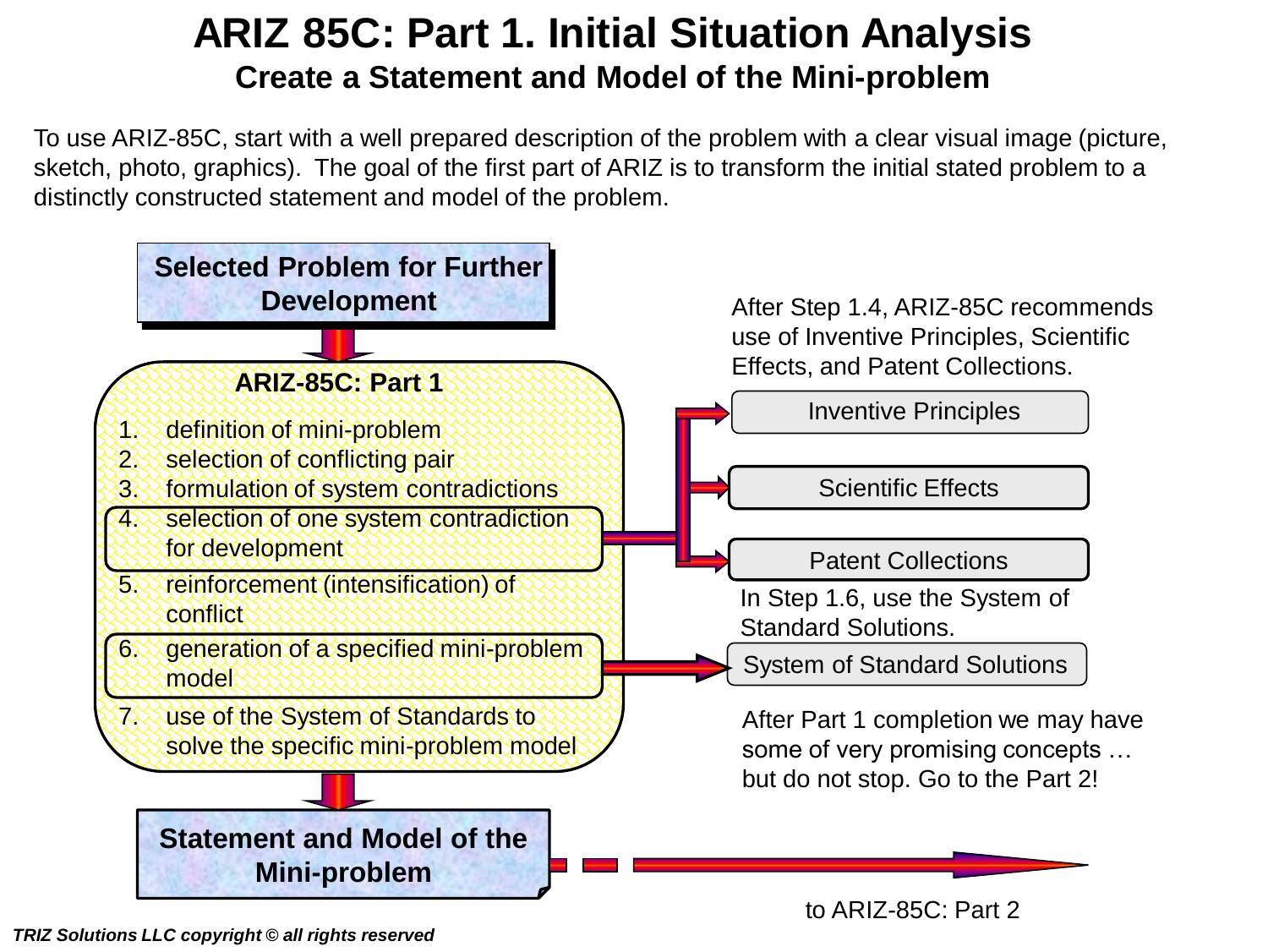## **ARIZ-85C: Part 2. Existing Resource Analysis Create a List of Time, Space, Substance, and Field Resources and Parameters**

Creating a complete list of time, space, substance (with parameters) and field (with parameters) resources available for problem solving is a primary goal of Part 2. After Part 2, we are equipped and prepared to find most innovative solutions.

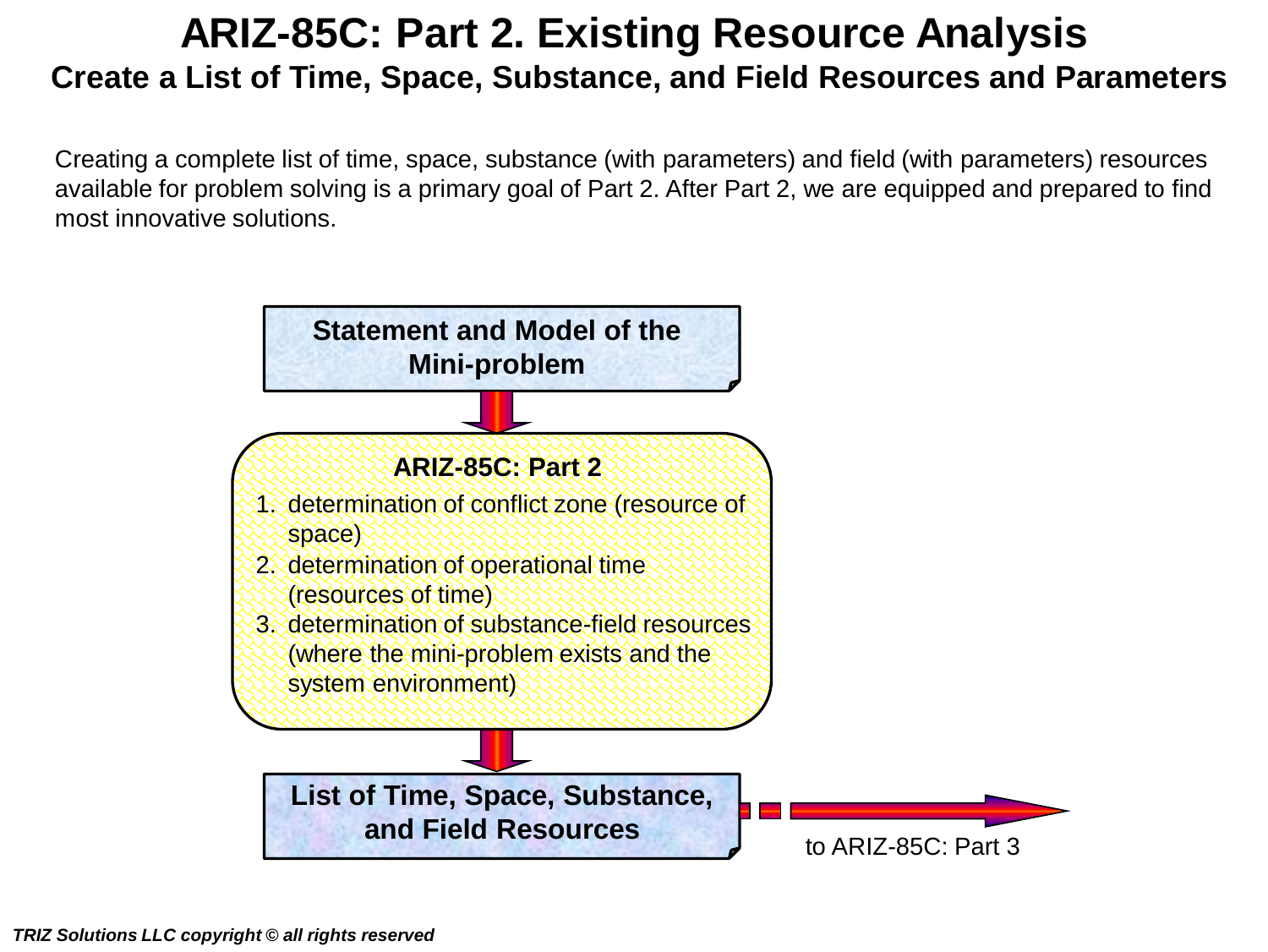### **ARIZ-85C: Part 3. Determination IFR and PC Flow of Solution Creation Using TRIZ Tools**

Part 3 determines how to use the available resources defined in Part 2 as effectively as possible. Formulation of Ideal Final Result One, Ideal Final Result Two and Physical Contradictions at the macro and micro levels are the result. The application of ARIZ-85C: Part 3 should produce concepts for an ideal solution. It is not always possible to obtain an ideal solution, but the IFR indicates the direction of the best potential answers.

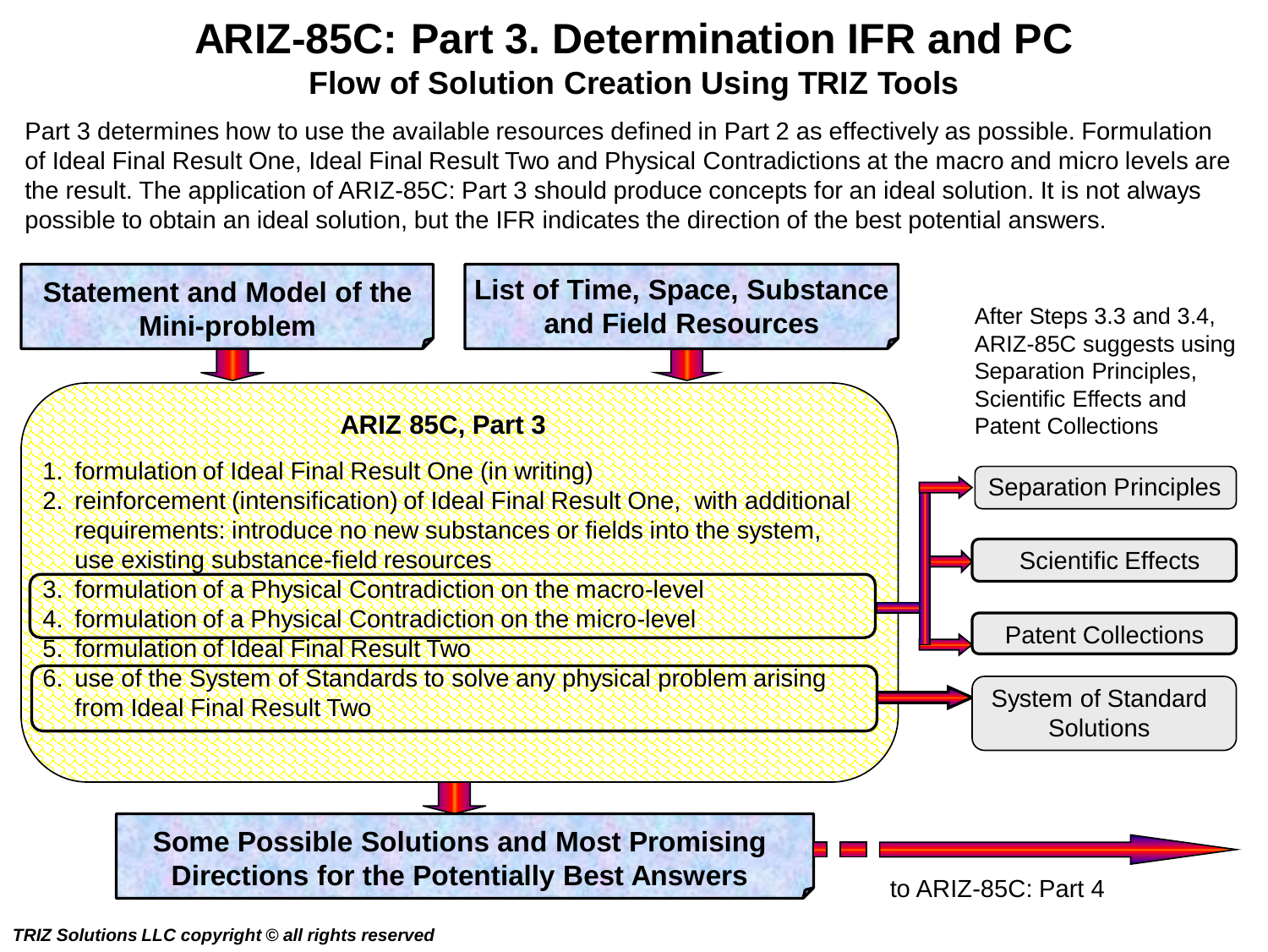# **ARIZ-85C: Part 4. Utilization/Application of Resources**

**Flow of Solutions Creation Using "Little Manikins" and Modified Resources**



*TRIZ Solutions LLC copyright © all rights reserved*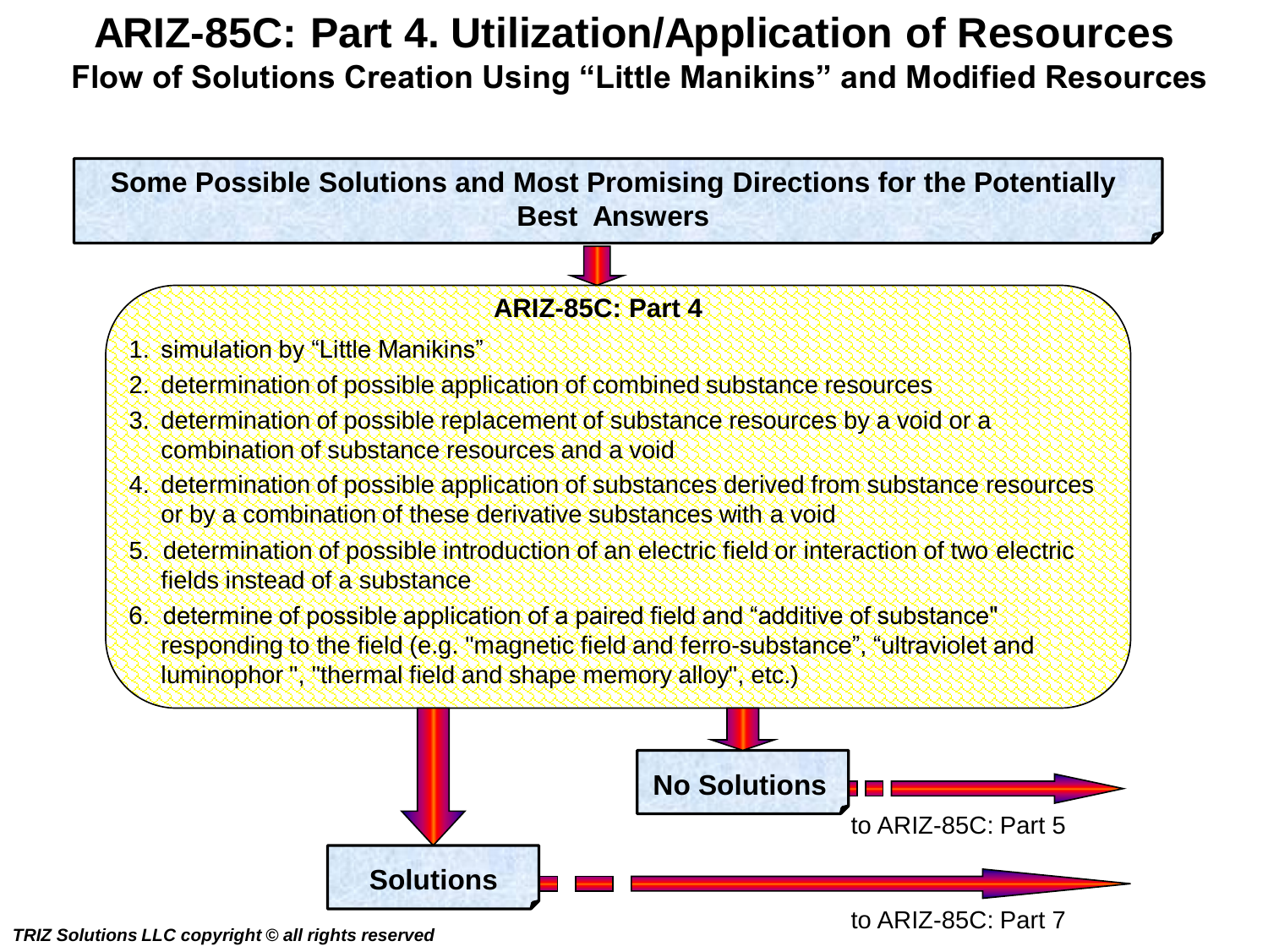# **ARIZ-85C: Part 5. Application of Information Fund**

**Standard Solutions, Separation Principles and Scientific Effects for Reformulation**



*TRIZ Solutions LLC copyright © all rights reserved*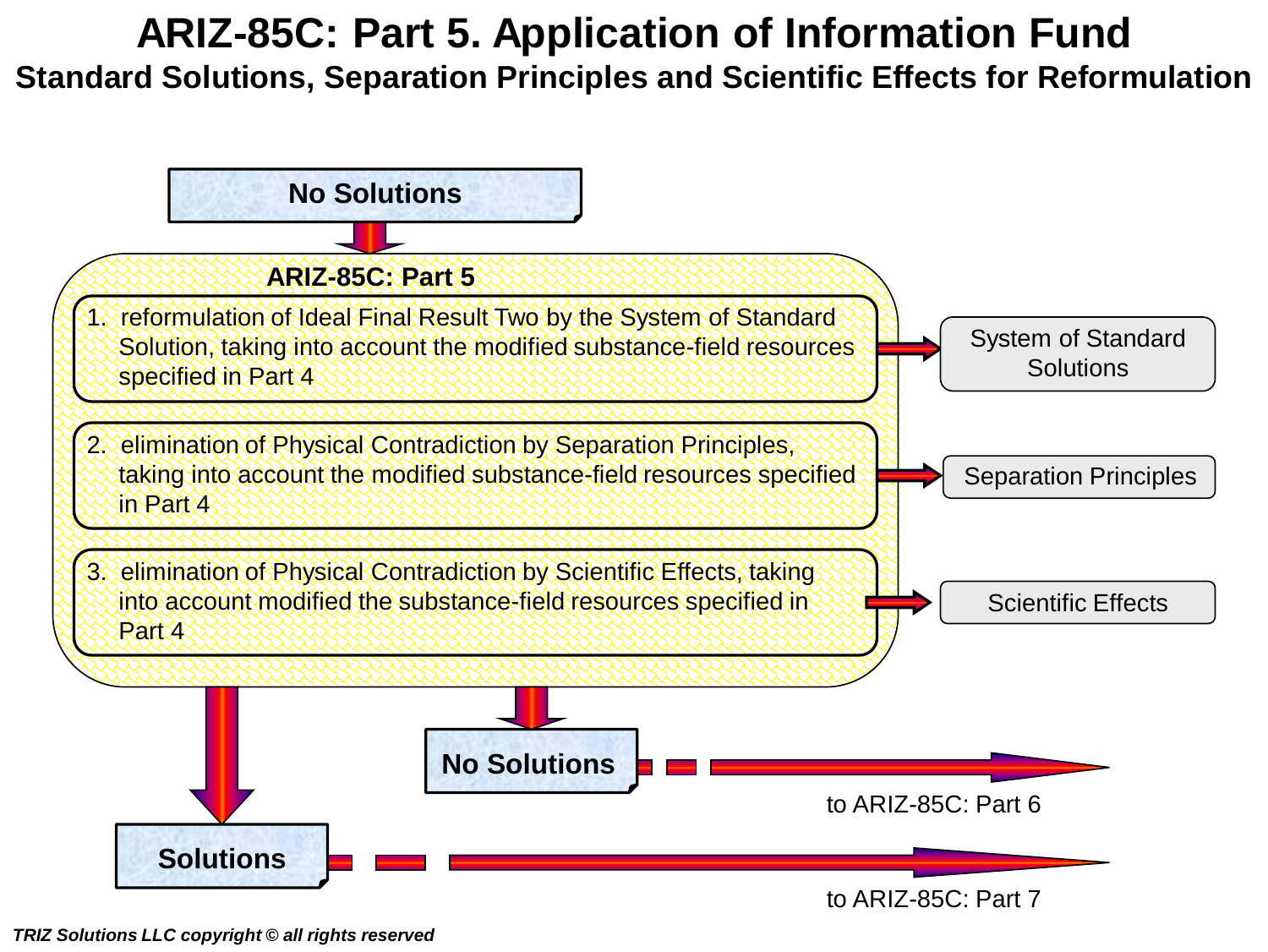# **ARIZ-85C: Part 6. Change or Replace the Problem**

Relatively simple problems are solved by overcoming Physical Contradictions using Separation Principles or Scientific Effects. The solutions to complex problems are usually related to a change in the sense of the problem (i.e. removal of initial limitations stipulated by psychological inertia and before the solutions were deemed to be, or seemed to be, self-evident). In fact, the solution process is often a problem updating process.

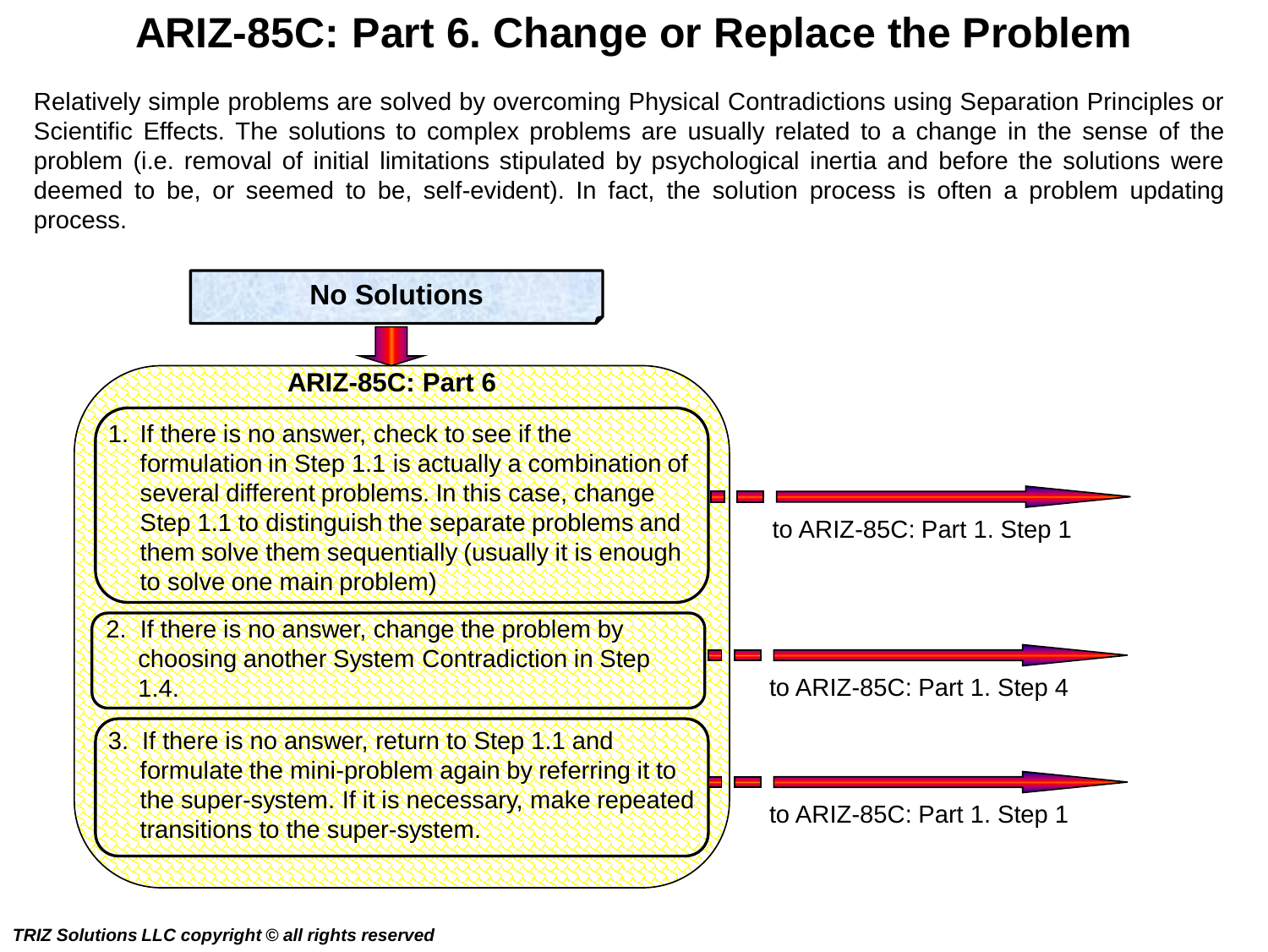### **ARIZ-85C: Part 7. Analysis of the Problem Solution How Physical Contradiction Was Eliminated and Solution Implemented**

The principle aim of ARIZ-85C: Part 7 is to check the quality of the developed solution. The Physical Contradiction should be "ideally" removed. It is better to spend two or three more hours to obtain a new and potentially better answer than half a life struggling with a weak and badly conceived idea.